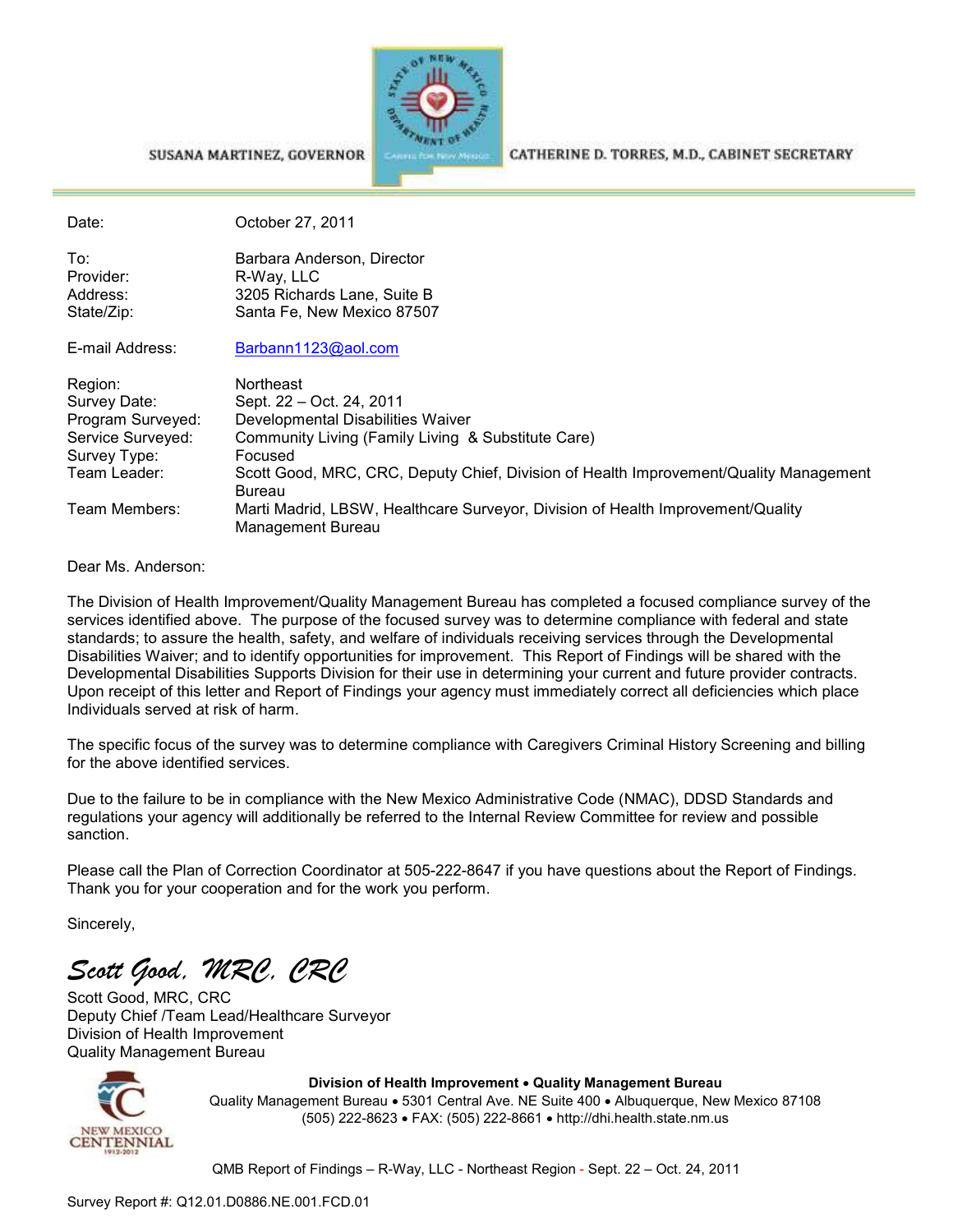#### **Survey Process Employed:**

Agency Personnel Records Reviewed Number: 24

Administrative Files Reviewed

- Billing Records
- Medical Records
- Incident Management Records
- Personnel Records
- Training Records
- Caregiver Criminal History Screening Records
- Employee Abuse Registry

- 
- CC: Distribution List: DOH Division of Health Improvement
	- DOH Developmental Disabilities Supports Division
	- DOH Office of Internal Audit
	- HSD Medical Assistance Division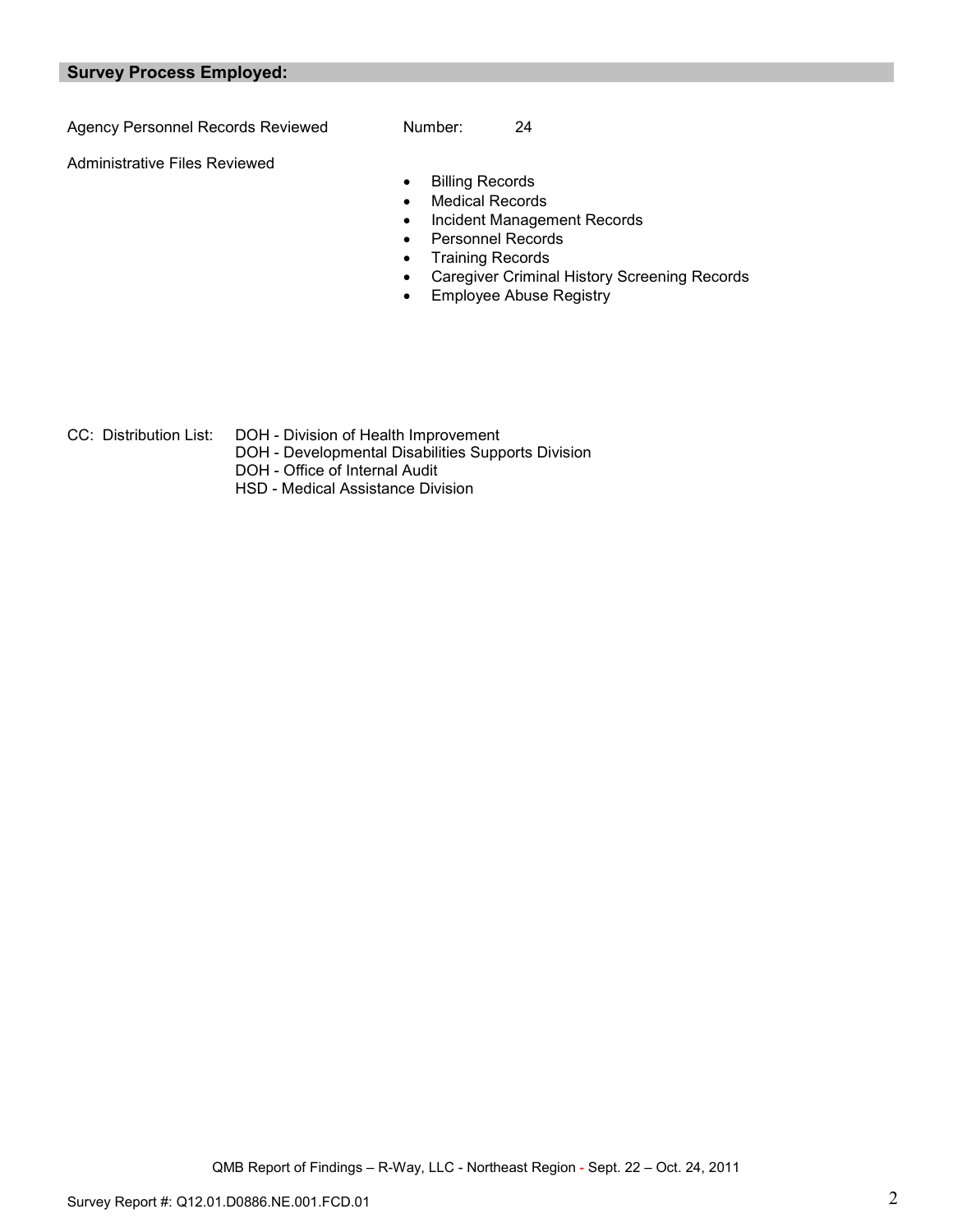# **Attachment A**

# **Provider Instructions for Completing the QMB Plan of Correction (POC) Process**

### *Introduction:*

After a QMB Compliance Review, your QMB Report of Findings will be sent to you via e-mail.

Each provider must develop and implement a Plan of Correction (POC) that identifies specific quality assurance and quality improvement activities the agency will implement to correct deficiencies and prevent continued non compliance.

Agencies must submit their Plan of Correction within 10 business days from the date you receive the QMB Report of Findings. (Providers who do not submit a POC within 10 business days will be referred to the Internal Review Committee [IRC] for possible actions or sanctions).

Agencies must fully implement their approved Plan of Correction within 45 business days from the date they receive the QMB Report of Findings. (Providers who fail to complete a POC within the 45 business days allowed shall be referred to the IRC for possible actions or sanctions.)

If you have questions about the Plan of Correction process, call the QMB Plan of Correction Coordinator at 505-222-8647 or email at George.Perrault@state.nm.us. Requests for technical assistance must be requested through your DDSD Regional Office.

The POC process cannot resolve disputes regarding findings. If you wish to dispute a finding on the official Report of Findings, you must file an Informal Reconsideration of Findings (IRF) request within ten (10) business days of receiving your report. Please note that you must still submit a POC for findings that are in question (see Attachment "C").

### *Instructions for Completing Agency POC:*

### *Required Content*

Your Plan of Correction should provide a step-by-step description of the methods to correct each deficient practice to prevent recurrence and information that ensures the regulation cited is in compliance. The remedies noted in your POC are expected to be added to your Agency's required, annual Quality Assurance Plan.

If a deficiency has already been corrected, the plan should state how it was corrected, the completion date (date the correction was accomplished), and how possible recurrence of the deficiency will be prevented.

The Plan of Correction must address the required six CMS core elements to address *each deficiency* of the POC:

- 1. How the specific and realistic corrective action will be accomplished for individuals found to have been affected by the deficient practice.
- 2. How the agency will identify other individuals who have the potential to be affected by the same deficient practice, and how the agency will act to protect individuals in similar situations.
- 3. What QA measures will be put into place or systemic changes made to ensure that the deficient practice will not recur
- 4. Indicate how the agency plans to monitor its performance to make sure that solutions are sustained. The agency must develop a QA plan for ensuring that correction is achieved and sustained. This QA plan must be implemented, and the corrective action evaluated for its effectiveness. The plan of correction is integrated into the agency quality assurance system; and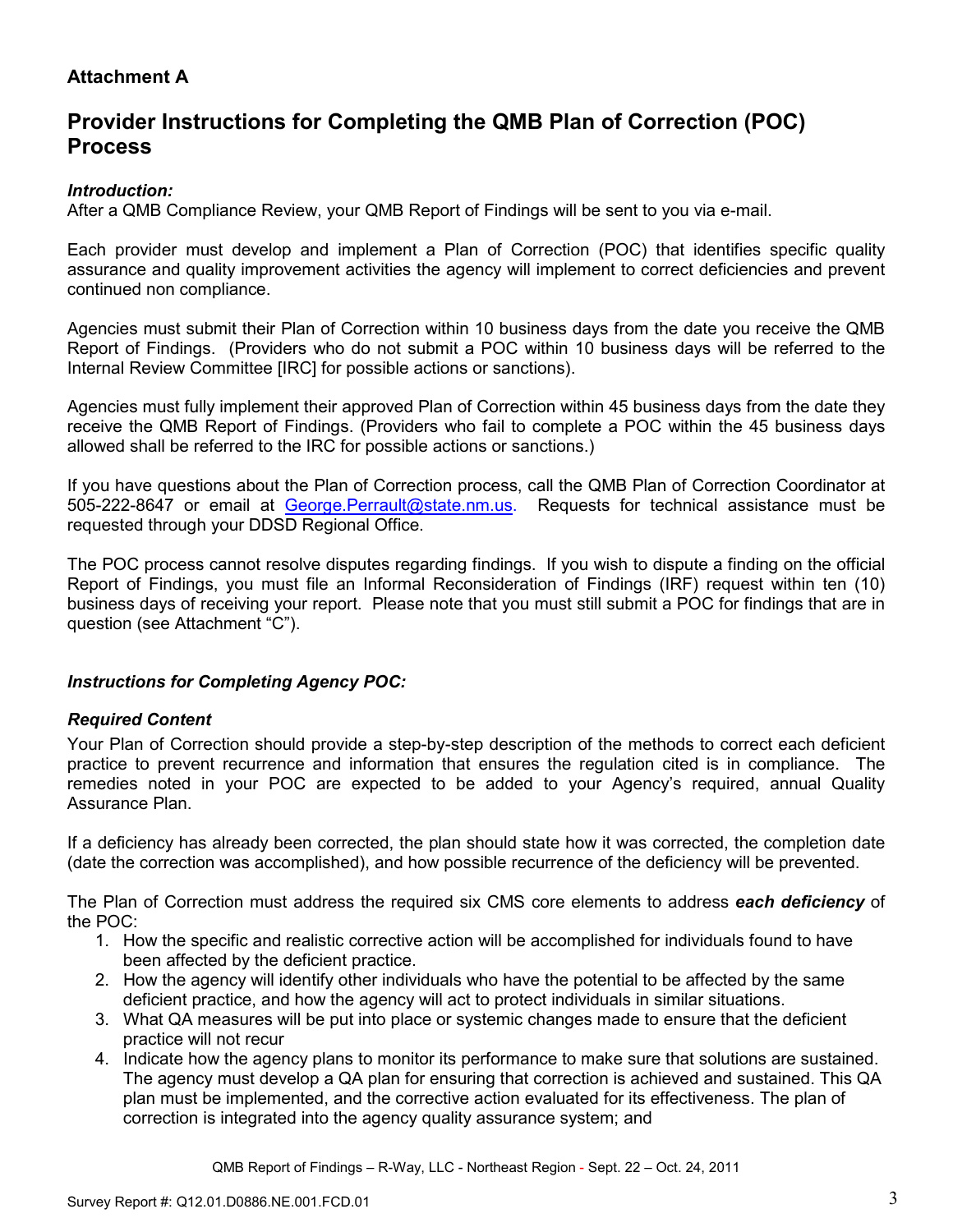- 5. Include dates when corrective action will be completed. The corrective action completion dates must be acceptable to the State.
- 6. The POC must be signed and dated by the agency director or other authorized official.

The following details should be considered when developing your POC:

- Details about how and when Consumer, Personnel and Residential files are audited by Agency personnel to ensure they contain required documents;
- Information about how Medication Administration Records are reviewed to verify they contain all required information before they are distributed, as they are being used, and after they are completed;
- Your processes for ensuring that all staff are trained in Core Competencies, Incident Reporting, and Individual-Specific service requirements, etc;
- How accuracy in Billing documentation is assured;
- How health, safety is assured;
- For Case Management Providers, how ISPs are reviewed to verify they meet requirements, how the timeliness of LOC packet submissions and consumer visits are tracked;
- Your process for gathering, analyzing and responding to Quality data; and,
- Details about Quality Targets in various areas, current status, analyses about why targets were not met, and remedies implemented.

*Note:* **Instruction or in-service of staff alone may not be a sufficient plan of correction.** This is a good first step toward correction, but additional steps should be taken to ensure the deficiency is corrected and will not recur.

## *Completion Dates*

- The plan of correction must include a **completion date** (entered in the far right-hand column) for each finding. Be sure the date is **realistic** in the amount of time your Agency will need to correct the deficiency; not to exceed 45 business days.
- Direct care issues should be corrected immediately and monitored appropriately.
- Some deficiencies may require a staged plan to accomplish total correction.
- Deficiencies requiring replacement of equipment, etc., may require more time to accomplish correction but should show reasonable time frames.

## *Initial Submission of the Plan of Correction Requirements*

- 1. The Plan of Correction must be completed on the official QMB Survey Report of Findings/Plan of Correction Form and received by QMB within ten (10) business days from the date you received the report of findings.
- 2. For questions about the POC process, call the POC Coordinator, George Perrault at 505-222-8647 for assistance.
- 3. For Technical Assistance (TA) in developing or implementing your POC, contact your local DDSD Regional Office.
- 4. Submit your POC to George Perrault, POC Coordinator in any of the following ways:
	- a. Electronically at George.Perrault@state.nm.us *(preferred method)*
	- b. Fax to 505-222-8661, or
	- c. Mail to POC Coordinator, 5301 Central Avenue SW, Suite 400, Albuquerque, NM 87108
- 5. Do not submit supporting documentation (evidence of compliance) to QMB until after your POC has been approved by the POC Coordinator.
- 6. QMB will notify you when your POC has been "approve" or "denied."
	- a. Whether your POC is "approved," or "denied," you will have a maximum of 45 business days from the date of receipt of your Report of Findings to correct all survey deficiencies.
	- b. If your POC is denied, it must be revised and resubmitted as soon as possible, as the 45 business day limit is in effect.
	- c. If your POC is denied a second time your agency may be referred to the Internal Review Committee.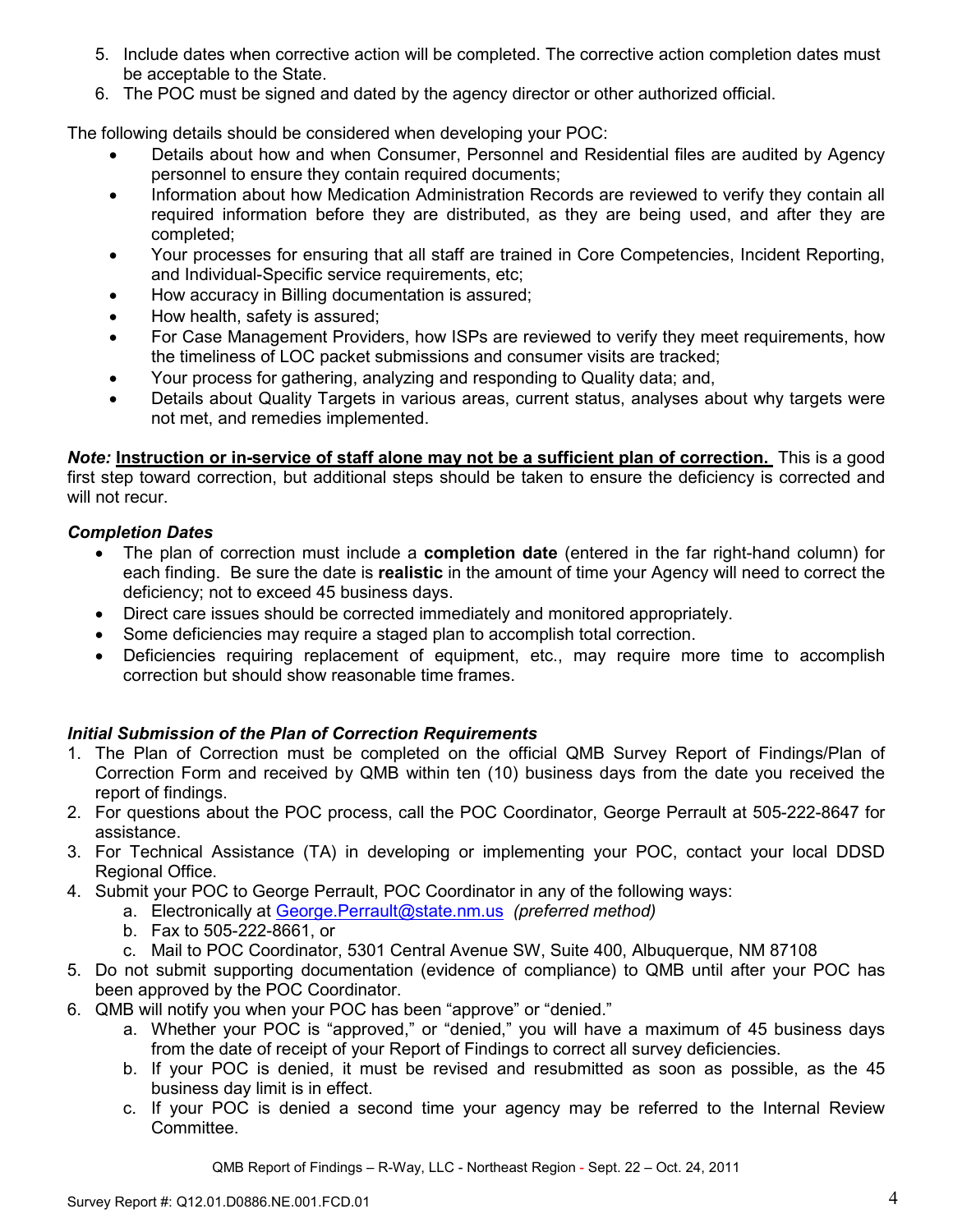- d. You will receive written confirmation when your POC has been approved by QMB and a final deadline for completion of your POC.
- 7. Failure to submit your POC within 10 business days without prior approval of an extension by QMB will result in a referral to the Internal Review Committee and the possible implementation of monetary penalties and/or sanctions.

### *POC Document Submission Requirements*

Once your POC has been approved by the QMB Plan of Correction Coordinator you must submit copies of documents as evidence that all deficiencies have been corrected, as follows.

- 1. Your internal documents are due within a *maximum* of 45 business days of receipt of your Report of Findings.
- 2. You may submit your documents by postal mail (paper hard copy or on a disc), fax, or electronically (scanned and attached to e-mails).
- 3. All submitted documents *must be annotated*; please be sure the tag numbers and Identification numbers are indicated on each document submitted. Documents which are not annotated with the Tag number and Identification number may not be accepted.
- 4. Do not submit original documents; Please provide copies or scanned electronic files for evidence. Originals must be maintained in the agency file(s) per DDSD Standards.
- 5. In lieu of some documents, you may submit copies of file or home audit forms that clearly indicate cited deficiencies have been corrected, other attestations of correction must be approved by the Plan of Correction Coordinator prior to their submission.
- 6. For billing deficiencies, you must submit:
	- a. Evidence of an internal audit of billing documentation for a sample of individuals and timeframes;
	- b. Copies of "void and adjust" forms submitted to correct all over-billed or unjustified units billed identified during your internal audit.

Revisions, Modifications or Extensions to your Plan of Correction (post QMB approval) must be made in writing and submitted to the Plan of Correction Coordinator at QMB, prior to the due date and are approved on a case-by-case basis. No changes may be made to your POC or the timeframes for implementation without written approval of the POC Coordinator.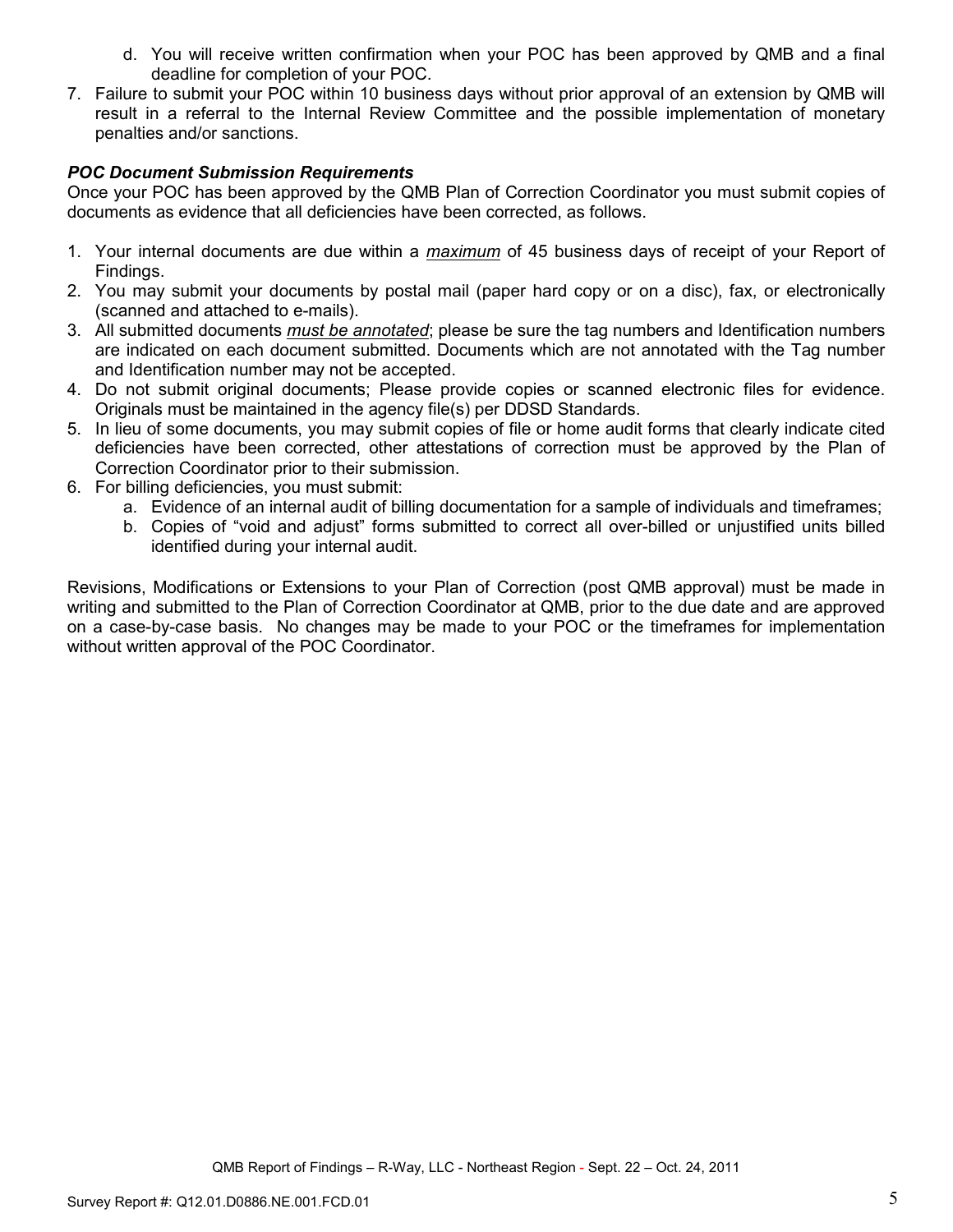# **QMB Determinations of Compliance**

• "Compliance with Conditions of Participation"

The QMB determination of "Compliance with Conditions of Participation," indicates that a provider is in compliance with all 'Conditions of Participation,' (CoP) but may have standard level deficiencies (deficiencies which are not at the condition level) out of compliance. The agency has obtained a level of compliance such that there is a minimal potential for harm to individuals' health and safety. To qualify for a determination of Compliance with Conditions of Participation, the provider must be in compliance with *all* Conditions of Participation.

### • "Partial-Compliance with Conditions of Participation"

The QMB determination of "Partial-Compliance with Conditions of Participation" indicates that a provider is out of compliance with one (1) to three (3) 'Conditions of Participation.' This partialcompliance, if not corrected, may result in a serious negative outcome or the potential for more than minimal harm to individuals' health and safety. The Agency may also have standard level deficiencies (deficiencies which are not at the condition level).

Providers receiving a repeat determination of 'Partial-Compliance' for repeat deficiencies of CoPs may be referred by the Quality Management Bureau to the Internal Review Committee (IRC) for consideration of remedies and possible actions.

### • "Non-Compliant with Conditions of Participation":

The QMB determination of "Non-Compliance with Conditions of Participation," indicates a provider is significantly out of compliance with Conditions of Participation and/or has:

- a. Four (4) Conditions of Participation out of compliance.
- b. Multiple findings of widespread non-compliance with any standard or regulation with a significant potential for more than minimal harm.
- c. Any finding of actual harm or Immediate Jeopardy.

The Agency may also have standard level deficiencies (deficiencies which are not at the condition level).

Providers receiving a repeat determination of 'Non-Compliance' will be referred by Quality Management Bureau to the Internal Review Committee (IRC) for consideration of remedies and possible actions.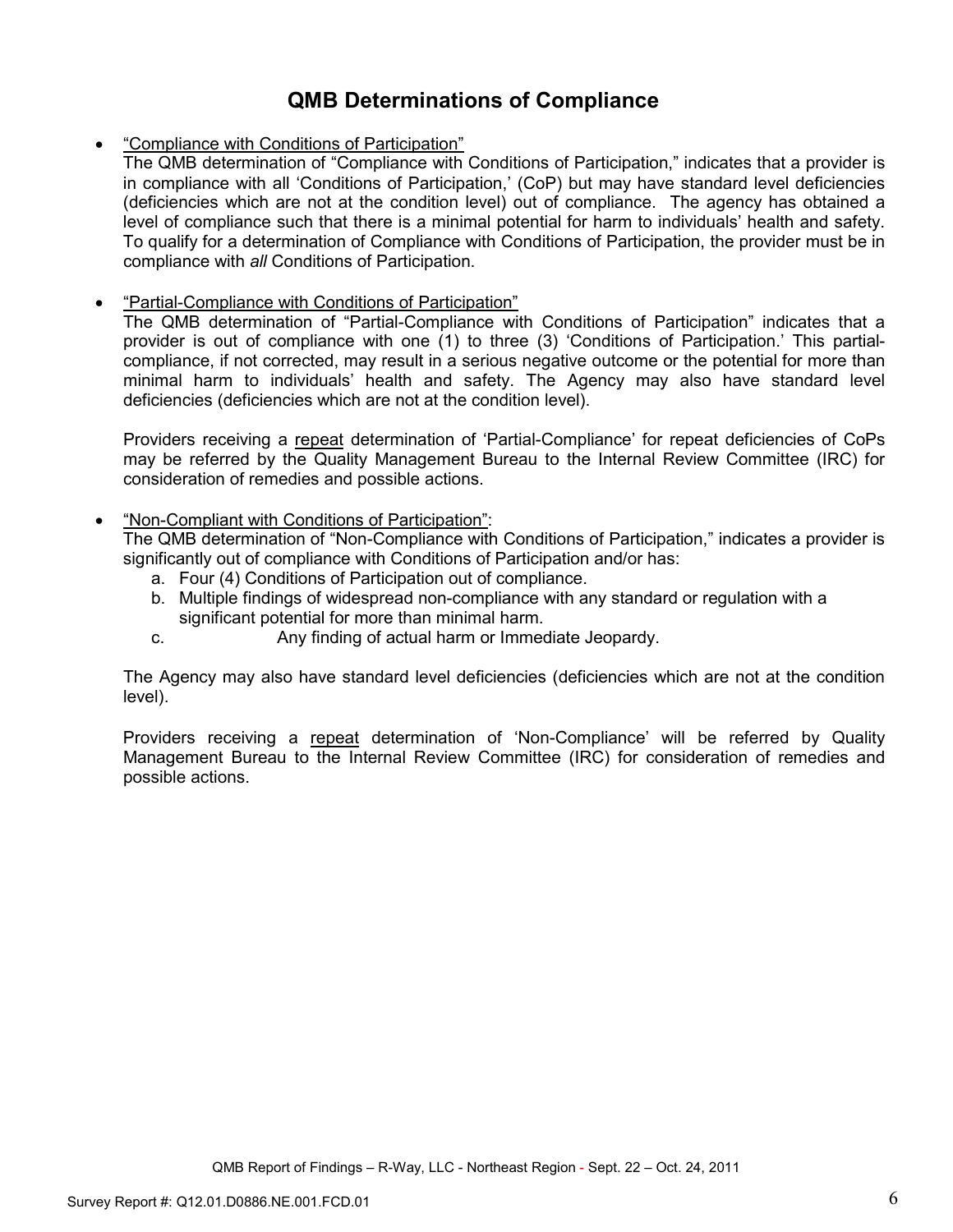## **Attachment C**

# **Guidelines for the Provider Informal Reconsideration of Finding (IRF) Process**

### **Introduction:**

Throughout the QMB Survey process, surveyors are openly communicating with providers. Open communication means surveyors have clarified issues and/or requested missing information before completing the review through the use of the signed/dated "Document Request," or "administrative Needs," etc. forms. Regardless, there may still be instances where the provider disagrees with a specific finding. Providers may use the following process to informally dispute a finding.

### **Instructions:**

- 1. The Informal Reconsideration of the Finding (IRF) request must be in writing to the QMB Deputy Bureau Chief **within 10 business days** of receipt of the final Report of Findings.
- 2. The written request for an IRF *must* be completed on the QMB Request for Informal Reconsideration of Finding form available on the QMB website: http://dhi.health.state.nm.us/qmb
- 3. The written request for an IRF must specify in detail the request for reconsideration and why the finding is inaccurate.
- 4. The IRF request must include all supporting documentation or evidence.
- 5. If you have questions about the IRC process, email the IRF Chairperson, Scott Good at scott.good@state.nm.us for assistance.

### **The following limitations apply to the IRF process:**

- The request for an IRF and all supporting evidence must be received within 10 business days.
- Findings based on evidence requested during the survey and not provided may not be subject to reconsideration.
- The supporting documentation must be new evidence not previously reviewed or requested by the survey team.
- Providers must continue to complete their Plan of Correction during the IRF process
- Providers may not request an IRF to challenge the sampling methodology.
- Providers may not request an IRF based on disagreement with the nature of the standard or regulation.
- Providers may not request an IRF to challenge the team composition.
- Providers may not request an IRF to challenge the DHI/QMB determination of compliance or the length of their DDSD provider contract.

A Provider forfeits the right to an IRF if the request is not made within 10 business days of receiving the report and/or does not include all supporting documentation or evidence to show compliance with the standards and regulations.

The IRF Committee will review the request, the Provider will be notified in writing of the ruling; no face-toface meeting will be conducted.

When a Provider requests that a finding be reconsidered, it does not stop or delay the Plan of Correction process. **Providers must continue to complete the Plan of Correction, including the finding in dispute regardless of the IRF status.** If a finding is removed or modified, it will be noted and removed or modified from the Report of Findings. It should be noted that in some cases a Plan of Correction may be completed prior to the IRF process being completed. The provider will be notified in writing on the decisions of the IRF committee.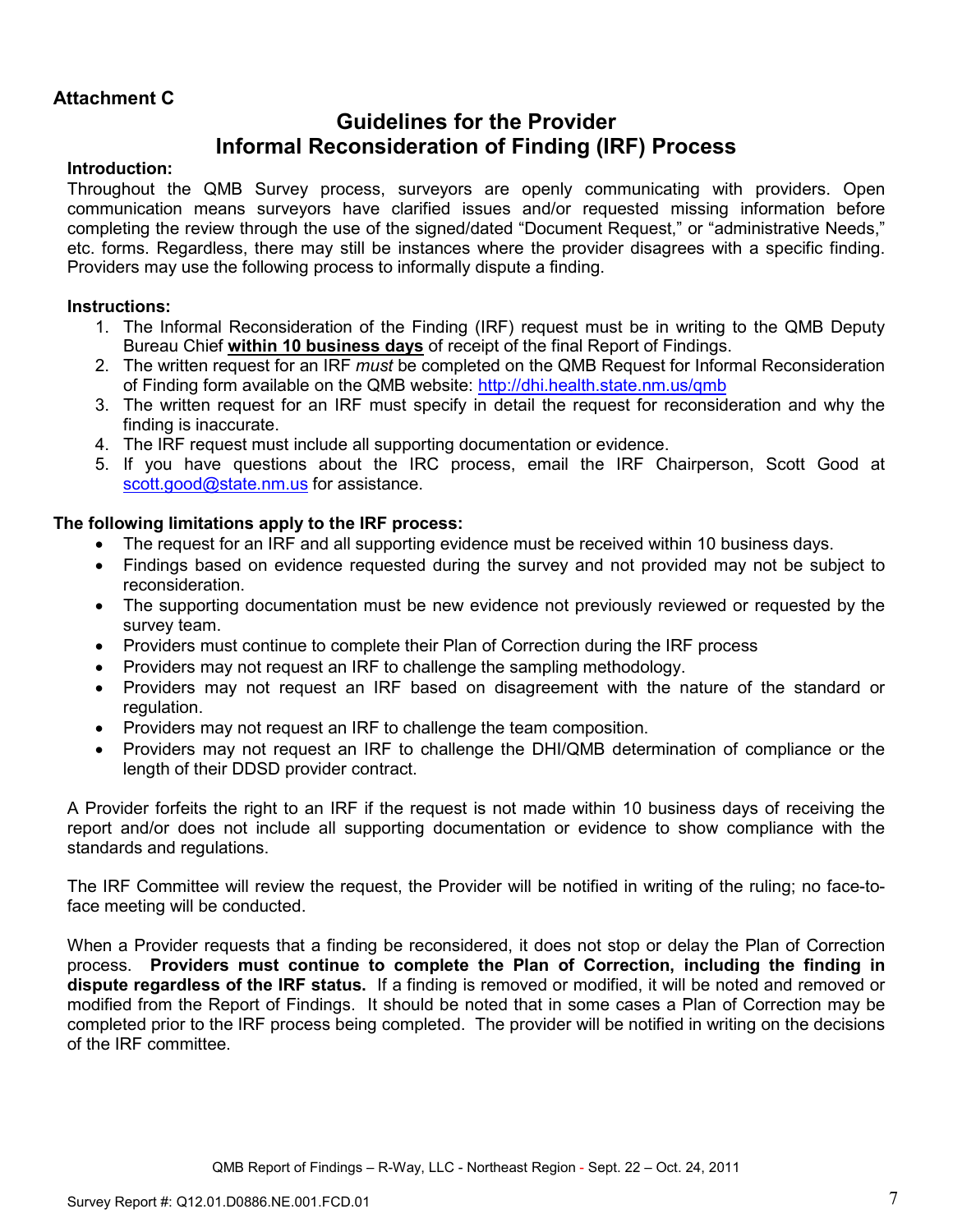## **Agency:** R-Way, LLC - Northeast Region<br>Program: Developmental Disabilities Waiver Program: Developmental Disabilities Waiver Service: Community Living (Family Living & Substitute Care) Monitoring Type: Focused Survey<br> **Date of Survey:** Sept. 22 – Oct. 24 **Date of Survey:** Sept. 22 – Oct. 24, 2011

| <b>Standard of Care</b>                                                                                                                                                                                                                                                                                                                                                                                                                                                                                                                                                                                                                                                              | <b>Deficiency</b>                                                                                                                                                                                                                                                                                                                                                                                                                                                         | <b>Agency Plan of Correction and</b><br><b>Responsible Party</b>                                                                                                                                                       | <b>Due Date</b> |
|--------------------------------------------------------------------------------------------------------------------------------------------------------------------------------------------------------------------------------------------------------------------------------------------------------------------------------------------------------------------------------------------------------------------------------------------------------------------------------------------------------------------------------------------------------------------------------------------------------------------------------------------------------------------------------------|---------------------------------------------------------------------------------------------------------------------------------------------------------------------------------------------------------------------------------------------------------------------------------------------------------------------------------------------------------------------------------------------------------------------------------------------------------------------------|------------------------------------------------------------------------------------------------------------------------------------------------------------------------------------------------------------------------|-----------------|
| <b>CMS Assurance: Qualified Providers</b>                                                                                                                                                                                                                                                                                                                                                                                                                                                                                                                                                                                                                                            |                                                                                                                                                                                                                                                                                                                                                                                                                                                                           |                                                                                                                                                                                                                        |                 |
| Tag # 1A25 (CoP) CCHS                                                                                                                                                                                                                                                                                                                                                                                                                                                                                                                                                                                                                                                                |                                                                                                                                                                                                                                                                                                                                                                                                                                                                           |                                                                                                                                                                                                                        |                 |
| NMAC 7.1.9.8 CAREGIVER AND HOSPITAL<br><b>CAREGIVER EMPLOYMENT</b><br><b>REQUIREMENTS:</b><br>F. Timely Submission: Care providers shall<br>submit all fees and pertinent application<br>information for all individuals who meet the<br>definition of an applicant, caregiver or hospital<br>caregiver as described in Subsections B, D and<br>K of 7.1.9.7 NMAC, no later than twenty (20)<br>calendar days from the first day of employment<br>or effective date of a contractual relationship<br>with the care provider.                                                                                                                                                         | Based on record review, the Agency failed to<br>maintain documentation indicating no<br>"disqualifying convictions" or documentation of<br>the timely submission of pertinent application<br>information to the Caregiver Criminal History<br>Screening Program was on file for 24 of 24<br>Agency Personnel.<br>The following Agency Personnel Files<br>contained evidence of Caregiver Criminal<br><b>History Screenings submitted after the</b><br>required timeframe: |                                                                                                                                                                                                                        |                 |
| NMAC 7.1.9.9 CAREGIVERS OR HOSPITAL<br><b>CAREGIVERS AND APPLICANTS WITH</b><br><b>DISQUALIFYING CONVICTIONS:</b><br>A. Prohibition on Employment: A care<br>provider shall not hire or continue the<br>employment or contractual services of any<br>applicant, caregiver or hospital caregiver for<br>whom the care provider has received notice of a<br>disqualifying conviction, except as provided in<br>Subsection B of this section.<br>NMAC 7.1.9.11<br><b>DISQUALIFYING CONVICTIONS.</b> The<br>following felony convictions disqualify an<br>applicant, caregiver or hospital caregiver from<br>employment or contractual services with a care<br>provider:<br>A. homicide; | $\bullet$ #1 - Date of hire 6/14/2011. Submitted<br>8/8/2011<br>$\bullet$ #2 - Date of hire 6/9/2011, Submitted<br>8/1/2011<br>$\bullet$ #4 - Date of hire 3/24/2011, Submitted<br>5/5/2011<br>$\bullet$ #5 - Date of hire 4/14/2011, Submitted<br>8/1/2011<br>$\bullet$ #6 - Date of hire 6/30/2011, Submitted<br>8/1/2011<br>$\bullet$ #7 - Date of hire 6/14/2011, Submitted<br>8/8/2011                                                                               | Provider:<br>In addition to stating the Plan of Correction for<br>these findings, also please provide your<br>evidence of on-going Quality Assurance /<br>Quality Improvement specific to this tag below<br>this line. |                 |

QMB Report of Findings – R-Way, LLC - Northwest Region – Sept 22 – Oct 24, 2011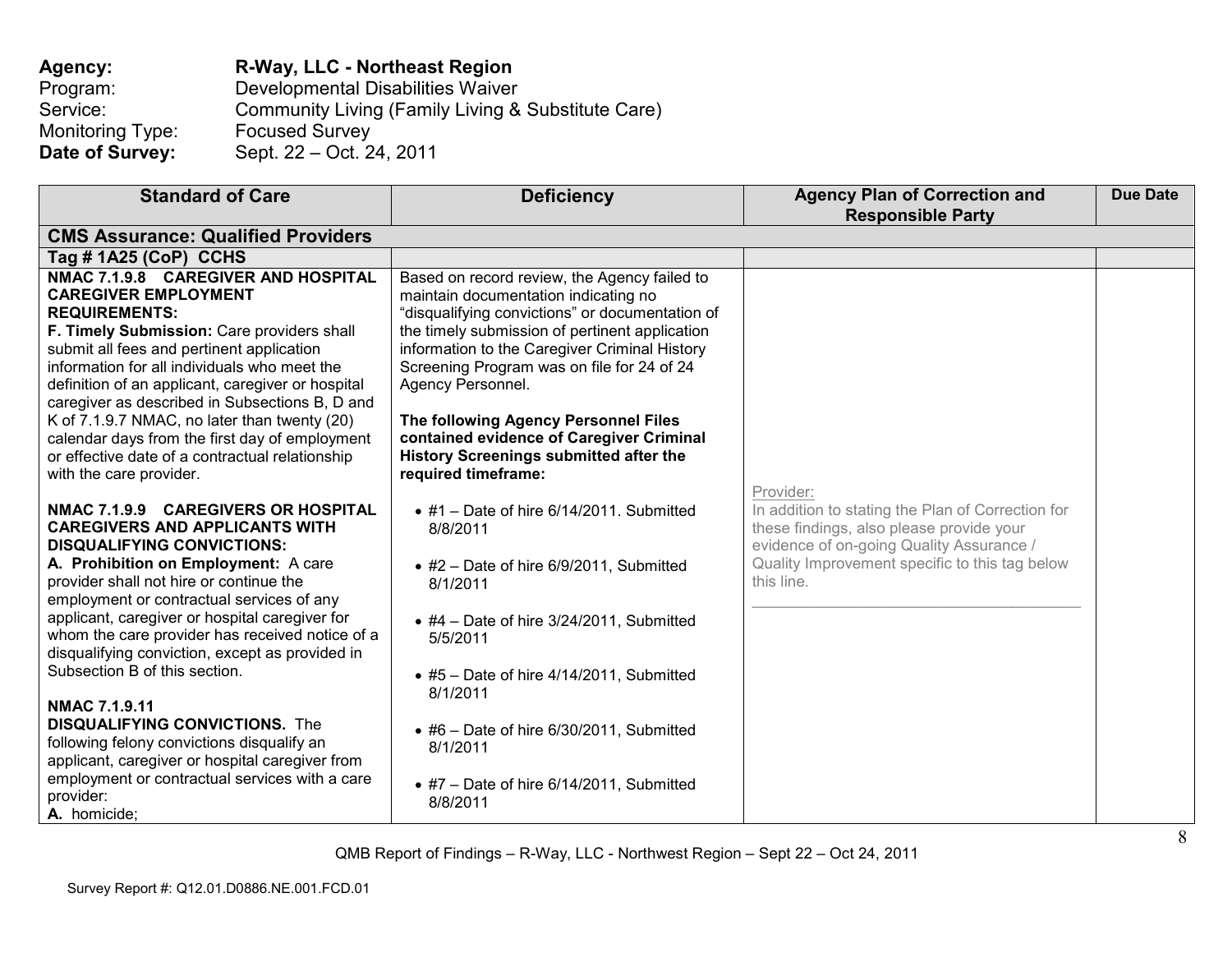| <b>B.</b> trafficking, or trafficking in controlled<br>substances;<br>C. kidnapping, false imprisonment, aggravated<br>assault or aggravated battery;<br>D. rape, criminal sexual penetration, criminal<br>sexual contact, incest, indecent exposure, or<br>other related felony sexual offenses;<br>E. crimes involving adult abuse, neglect or<br>financial exploitation;<br>F. crimes involving child abuse or neglect;<br>G. crimes involving robbery, larceny, extortion,<br>burglary, fraud, forgery, embezzlement, credit<br>card fraud, or receiving stolen property; or<br>H. an attempt, solicitation, or conspiracy<br>involving any of the felonies in this subsection.<br>Developmental Disabilities (DD) Waiver Service<br>Standards effective 4/1/2007<br><b>Chapter 1.IV. General Provider</b><br>Requirements. D. Criminal History<br>Screening: All personnel shall be screened by<br>the Provider Agency in regard to the employee's<br>qualifications, references, and employment<br>history, prior to employment. All Provider<br>Agencies shall comply with the Criminal Records<br>Screening for Caregivers 7.1.12 NMAC and<br>Employee Abuse Registry 7.1.12 NMAC as<br>required by the Department of Health, Division<br>of Health Improvement. | $\bullet$ #8 - Date of hire 5/10/2011, Submitted<br>8/1/2011<br>$\bullet$ #9 - Date of hire 7/15/2011, Submitted<br>8/15/2011<br>$\bullet$ #13 - Date of hire 4/13/2011, Submitted<br>8/1/2011<br>$\bullet$ #14 - Date of hire 7/11/2011, Submitted<br>8/1/2011<br>$\bullet$ #19 - Date of hire 9/13/2011, Submitted<br>9/29/2011<br>$\bullet$ #21 - Date of hire 9/1/2011, Submitted<br>9/29/2011<br>$\bullet$ #22 - Date of hire 5/6/2011, Submitted<br>8/1/2011<br>$\bullet$ #23 - Date of hire 8/8/2011, Submitted<br>9/2/2011<br>$\bullet$ #69 - Date of hire 6/15/2010, Submitted<br>August 1, 2011. ** During the time of<br>employment #69 was found to have a<br>disqualifying conviction of forgery and<br>conspiracy to commit a crime.<br>The following Agency Personnel Files<br>contained no evidence of Caregiver Criminal<br><b>History Screenings:</b><br>• #3 - Date of hire $8/9/2011$<br>• #10 - Date of hire 9/29/2011 |  |
|--------------------------------------------------------------------------------------------------------------------------------------------------------------------------------------------------------------------------------------------------------------------------------------------------------------------------------------------------------------------------------------------------------------------------------------------------------------------------------------------------------------------------------------------------------------------------------------------------------------------------------------------------------------------------------------------------------------------------------------------------------------------------------------------------------------------------------------------------------------------------------------------------------------------------------------------------------------------------------------------------------------------------------------------------------------------------------------------------------------------------------------------------------------------------------------------------------------------------------------------------------------------------|---------------------------------------------------------------------------------------------------------------------------------------------------------------------------------------------------------------------------------------------------------------------------------------------------------------------------------------------------------------------------------------------------------------------------------------------------------------------------------------------------------------------------------------------------------------------------------------------------------------------------------------------------------------------------------------------------------------------------------------------------------------------------------------------------------------------------------------------------------------------------------------------------------------------------------------------|--|
|                                                                                                                                                                                                                                                                                                                                                                                                                                                                                                                                                                                                                                                                                                                                                                                                                                                                                                                                                                                                                                                                                                                                                                                                                                                                          |                                                                                                                                                                                                                                                                                                                                                                                                                                                                                                                                                                                                                                                                                                                                                                                                                                                                                                                                             |  |
|                                                                                                                                                                                                                                                                                                                                                                                                                                                                                                                                                                                                                                                                                                                                                                                                                                                                                                                                                                                                                                                                                                                                                                                                                                                                          | • #11 - Date of hire $4/5/2011$                                                                                                                                                                                                                                                                                                                                                                                                                                                                                                                                                                                                                                                                                                                                                                                                                                                                                                             |  |
|                                                                                                                                                                                                                                                                                                                                                                                                                                                                                                                                                                                                                                                                                                                                                                                                                                                                                                                                                                                                                                                                                                                                                                                                                                                                          | • #12 - Date of hire 4/20/2011                                                                                                                                                                                                                                                                                                                                                                                                                                                                                                                                                                                                                                                                                                                                                                                                                                                                                                              |  |

QMB Report of Findings – R-Way, LLC - Northwest Region – Sept 22 – Oct 24, 2011